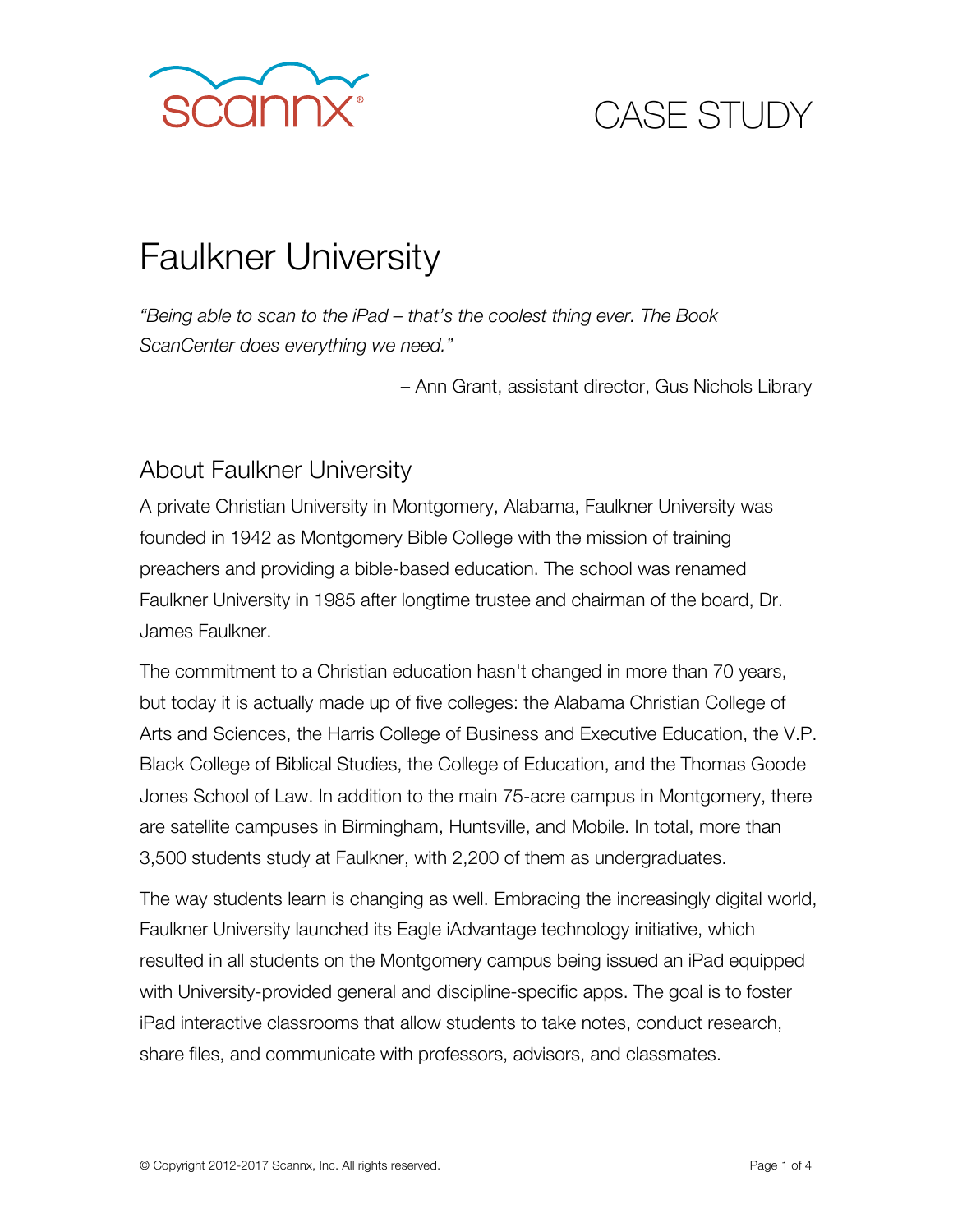

### CASE STUDY

#### Book ScanCenter Helps Enable The Digital Classroom

Faulkner's Gus Nichols Library originally ordered a Scannx Book ScanCenter to give students a convenient service that would save them time and money, and use less paper, said Ann Grant, assistant to library director Barbara Kelly.

"We just had a basic scanner, but we didn't have anything for the students to use," said Grant. "They had to make copies, and we charge for copies. And the Book ScanCenter has really worked out. It's convenient to the students, and when it all boils down, it does save on paper and copies."

Once the self-serve ScanCenter kiosk was installed, library staff began directing students who asked about making copies to try the scanner. At first, said Grant, they were nervous and assumed that the scanner would be complicated to use. Those fears were immediately relieved once they tried the Scannx unit that pairs an intuitive 15" touchscreen with an 11"x17" book-edge scanner and next-generation cloud-based document management.

"It's so easy!" said Grant. "We show them once and they get it right away. It's got simple directions that take them step-by-step. It tells you everything in nice clear writing, big and bold. And it gets them in and out in no time."

But the real transformation came when Faulkner rolled out the iAdvantage program in 2012. Suddenly, every student had an iPad and was enthusiastically exploring ways to use it. The library began looking at applications to allow research database use in a mobile environment. And, one day, as a librarian was showing a student how to use the Scannx Book ScanCenter, they noticed an option they hadn't used before: to scan directly to a smart phone or tablet.

Previously, students had mostly been scanning to flash drives and e-mail. But once they found out the scanner could send scans to their iPads, it quickly became a popular option.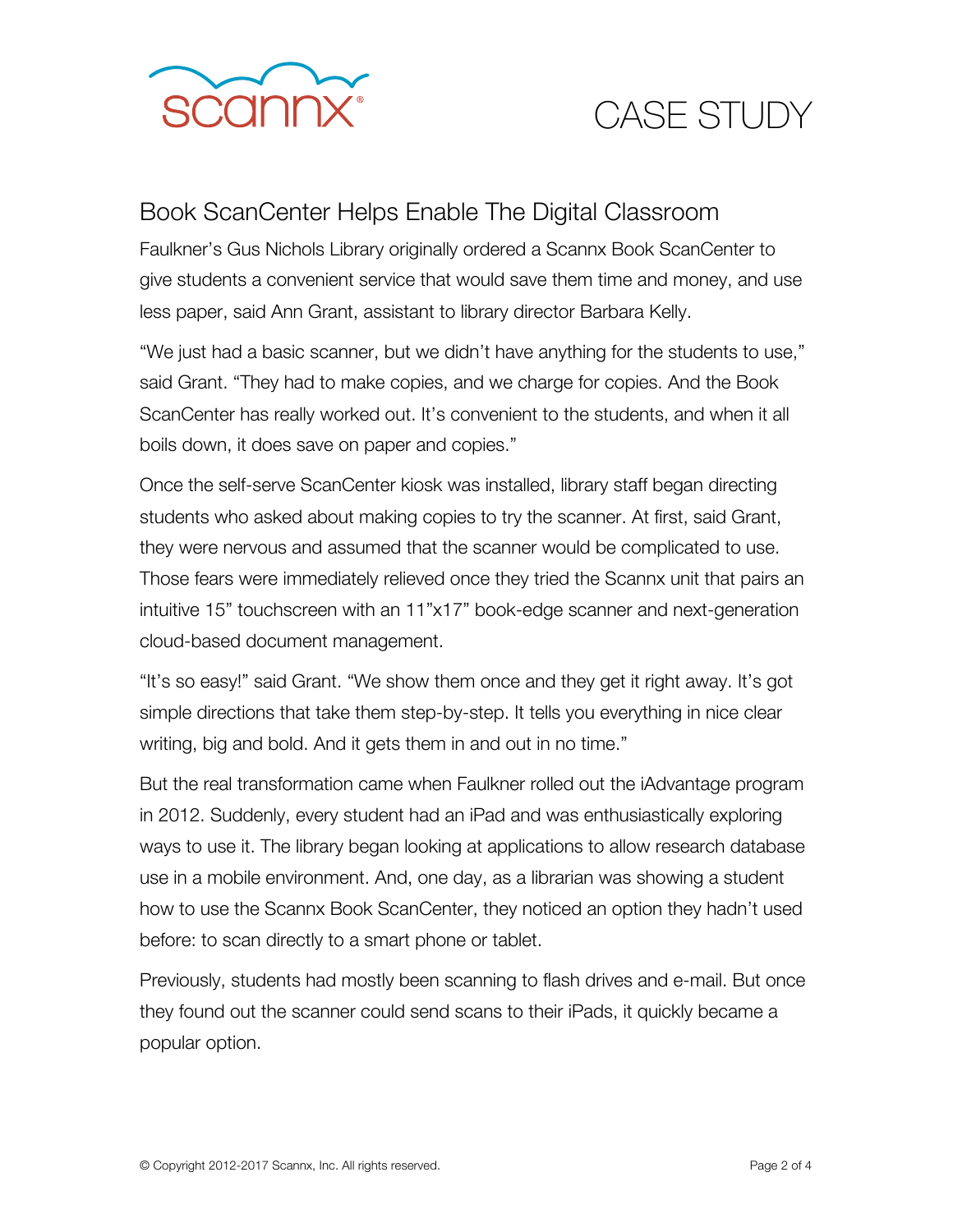

# CASE STUDY

"They thought it was amazing – just the best thing ever," said Grant. "I have seen students using the Book ScanCenter with their iPads and they've had no problem whatsoever – no questions or anything. And I haven't had a student complain. Of course, most of the young people are all about computers anyway, so it's just natural for them."

#### Reaping The Benefits Of Direct-To-iPad Technology

Being able to scan directly to their new iPads transformed the way Faulkner's students study, learn, and participate in class. They can scan reference materials and text book chapters and access them anytime and anywhere. The Book ScanCenter easily transforms printed materials into searchable documents so students can easily find the reference they need. Digital documents are easy to share and can be highlighted, annotated, and underlined. And there's no need to remember to return them to the library or worry about damage.

"That iPad is with them all the time," said Grant. "When they're in a class and they've already scanned something here, they don't have to go back to their room or back to the library. Everything is handy. If they need to do a chapter for class, they scan it right to their iPad. And reference books can't leave the library anyway, but they can scan them at the library and go."

Another plus is that the book-edge design of the Book ScanCenter makes it easy to get perfect scans from even the largest books. "There was a student a couple weeks ago who was scanning an art book," said Grant. "The best thing about it was the scanner showed the image, so if it was not straight or not right, he could adjust it. He loved that." And when the student was done, he loved not having to carry a heavy, oversized art book out of the library.

All the benefits of scanning to tablets and smart phones mean that students are not only using the scan-to-iPad feature more; they are using the Book ScanCenter more. "This year, it was the most used I've ever seen it," said Grant. "From mid-